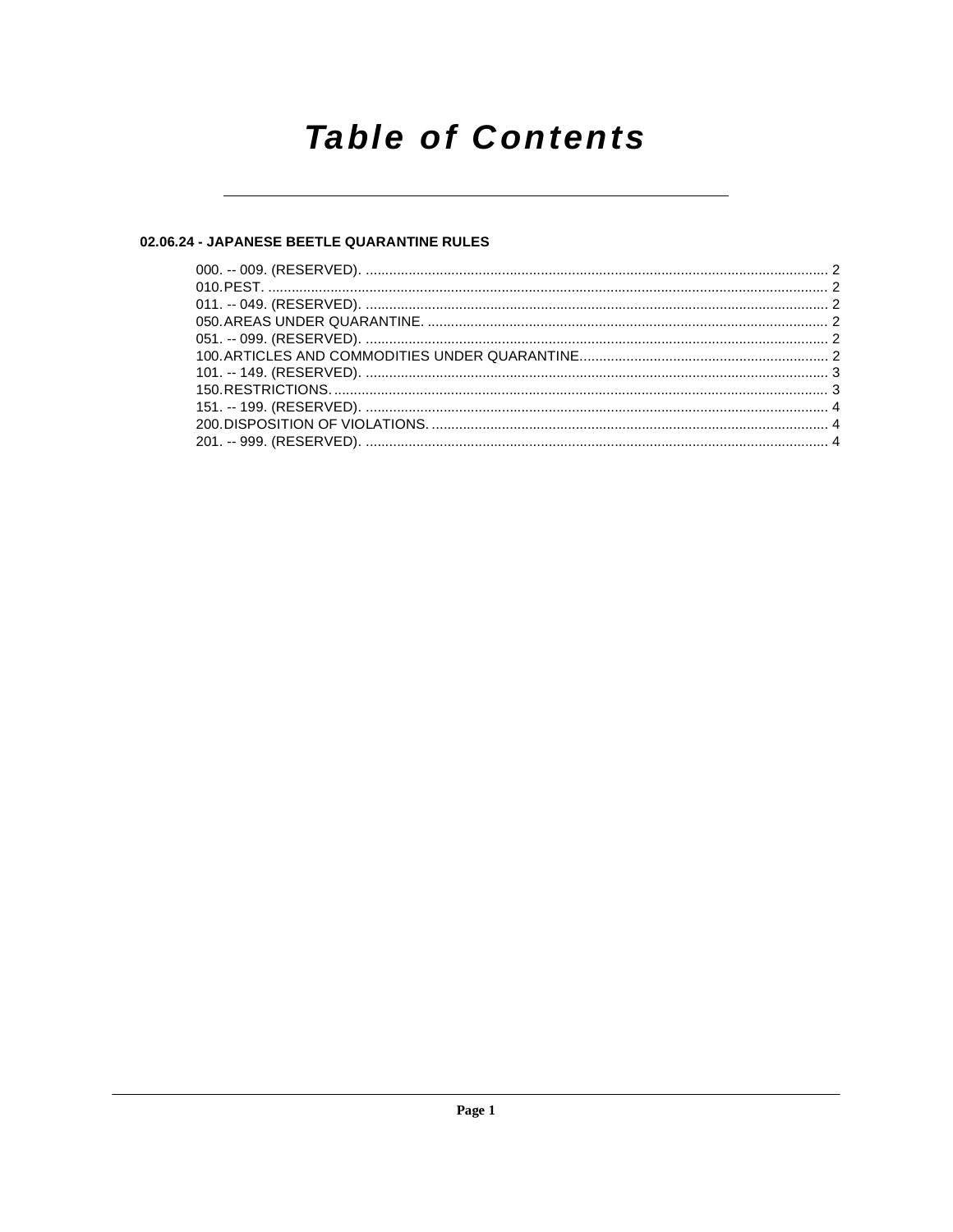#### **IDAPA 02 TITLE 06 Chapter 24**

# **02.06.24 - JAPANESE BEETLE QUARANTINE RULES**

# **(by Provision of Title 22, Chapters 19 and 20, Idaho Code)**

#### <span id="page-1-1"></span><span id="page-1-0"></span>**000. -- 009. (RESERVED).**

#### <span id="page-1-11"></span><span id="page-1-2"></span>**010. PEST.**

Japanese beetle, Popillia japonica, a beetle, family Scarabaeidae, which in the larval stage attacks the roots of many plants and as an adult attacks the leaves and fruits of many plants. (7-1-93) plants and as an adult attacks the leaves and fruits of many plants.

#### <span id="page-1-3"></span>**011. -- 049. (RESERVED).**

#### <span id="page-1-7"></span><span id="page-1-4"></span>**050. AREAS UNDER QUARANTINE.**

**01. States**. The entire states of Alabama, Connecticut, Delaware, Georgia, Illinois, Indiana, Kentucky, Maine, Maryland, Massachusetts, Michigan, Minnesota, Missouri, New Hampshire, New Jersey, New York, North Carolina, Ohio, Pennsylvania, Rhode Island, South Carolina, Tennessee, Vermont, Virginia, West Virginia, and the District of Columbia. (7-1-93)

<span id="page-1-14"></span><span id="page-1-9"></span>

| 02. | <b>Canada.</b> In Canada:                                                                | $(7-1-93)$ |
|-----|------------------------------------------------------------------------------------------|------------|
| a.  | In the Province of Ontario: Lincoln, Welland and Wentworth.                              | $(7-1-93)$ |
| b.  | In the Province of Quebec: Missiquoi and St. Jean.                                       | $(7-1-93)$ |
| 03. | <b>Other Areas.</b> Any areas not mentioned above and subsequently found to be infested. | $(7-1-93)$ |

#### <span id="page-1-5"></span>**051. -- 099. (RESERVED).**

#### <span id="page-1-8"></span><span id="page-1-6"></span>**100. ARTICLES AND COMMODITIES UNDER QUARANTINE.**

**01. Possible Hosts And Carriers**. The following are hereby declared to be hosts and possible carriers panese beetle: (7-1-93) of the Japanese beetle:

<span id="page-1-12"></span>

| a.             | Soil, humus, compost, and manure (except when commercially packaged); | $(7-1-93)$ |
|----------------|-----------------------------------------------------------------------|------------|
| $\mathbf{b}$ . | All plants with roots (except bareroot plants free from soil);        | $(7-1-93)$ |
| $\mathbf{c}$ . | Grass sod:                                                            | $(7-1-93)$ |
| d.             | Plant crowns or roots for propagation (except when free from soil);   | $(7-1-93)$ |

<span id="page-1-13"></span>e. Bulbs, corms, tubers, and rhizomes of ornamental plants (except when free from soil); (7-1-93)

f. Any other plant, plant part, article, or means of conveyance when it is determined by the Director of the Idaho Department of Agriculture or authorized agent to present a hazard of spreading live Japanese beetle due to infestation or exposure to infestation by Japanese beetle. (7-1-93) infestation or exposure to infestation by Japanese beetle.

**02. Soil**. For the purposes of this quarantine, soil is defined as all growing media in which the plants are actually rooted. Packing material other than soil, added to bareroot plants after harvesting would not normally pose a pest risk. Packing material would be covered under (Subsection 100.01.f.), at the inspector's discretion. (7-1-93)

<span id="page-1-10"></span>**03.** Free From Soil. For the purposes of this quarantine, free from soil is defined as soil in amounts d not contain concealed Japanese beetle larvae or pupae. (7-1-93) that could not contain concealed Japanese beetle larvae or pupae.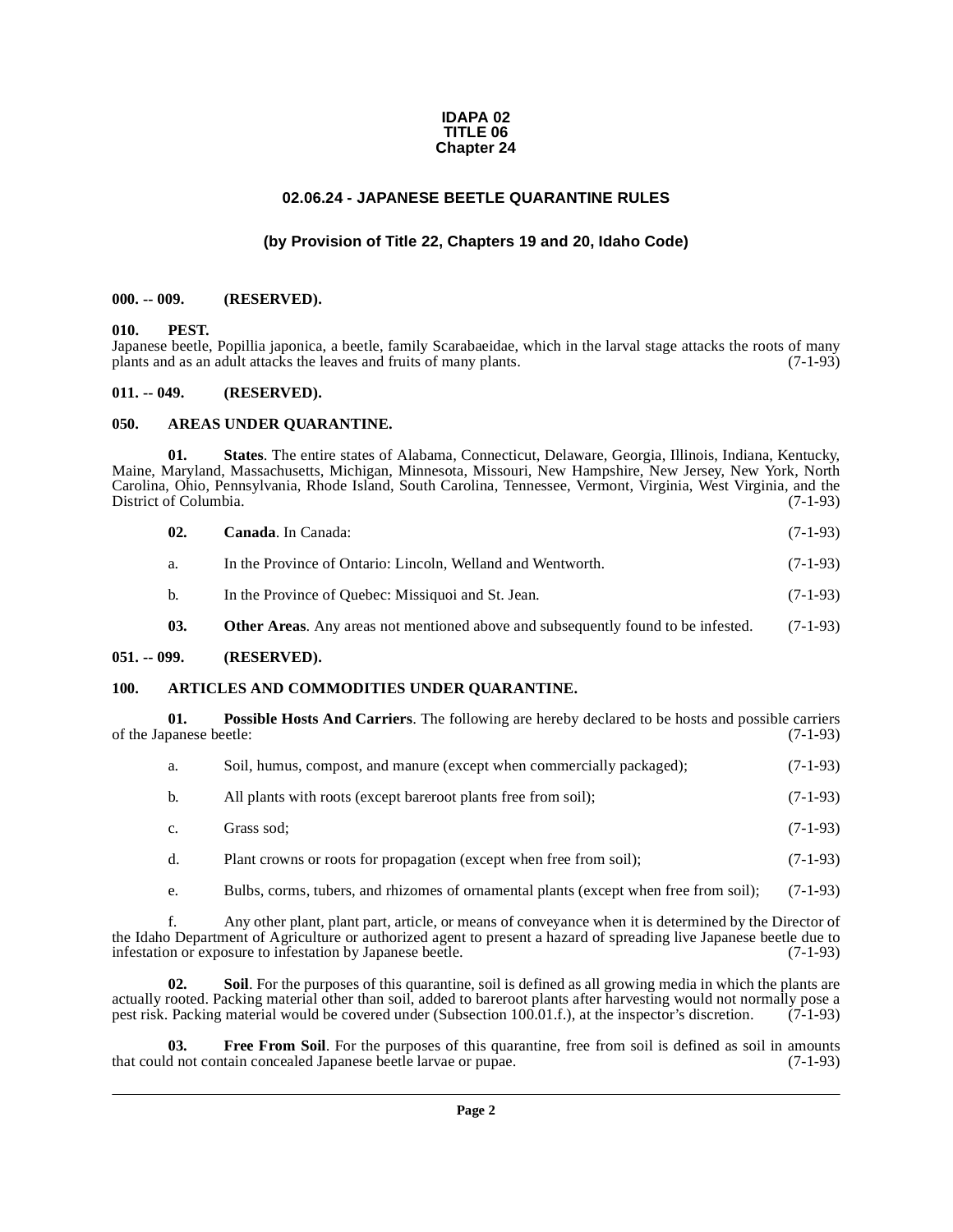#### <span id="page-2-0"></span>**101. -- 149. (RESERVED).**

#### <span id="page-2-6"></span><span id="page-2-1"></span>**150. RESTRICTIONS.**

All articles and commodities under quarantine are prohibited entry into Idaho from an area under quarantine with the following exceptions: (7-1-93) following exceptions:

<span id="page-2-3"></span>**01. Certificate Of Treatment**. All of the articles and commodities covered are approved for entry into Idaho when accompanied by a certificate issued by an authorized state agricultural official at origin stating that the article or shipment was treated for Japanese beetle or grown in accordance with methods and procedures approved and prescribed by the Director of the Idaho Department of Agriculture. A Certificate of Treatment shall include the date of treatment. Shipment of the articles or commodities shall not take place sooner than ten (10) days after the date of treatment. but no later than thirty (30) days after treatment. of treatment, but no later than thirty  $(30)$  days after treatment.

<span id="page-2-2"></span>**02.** Certificate Of Origin. Commercial plant shipments with soil may be shipped from an area under quarantine into Idaho provided such shipments are accompanied by a certificate issued by an authorized state agricultural official at origin. Such certificates shall be issued only if the shipment confirms fully with either Subsections 150.02.a., 150.02.b., or 150.02.c. below:  $(7-1-93)$ Subsections 150.02.a., 150.02.b., or 150.02.c. below:

a. The greenhouse in which the plants were produced was tightly constructed so that adult Japanese beetles would not gain entry, the plants and greenhouses were inspected and found to be free from all stages of Japanese beetle, and the plants and soil were protected from subsequent infestation while being stored, packed and shipped; or (7-1-93) shipped; or (7-1-93)

b. The plants were not produced in the regulated area, were transported into the regulated area in a closed conveyance or closed containers and at all times thereafter were protected from becoming infested with Japanese beetle; or (7-1-93) Japanese beetle; or

c. States or portions of states listed in the area under quarantine may have counties that are not infested with Japanese beetle. Shipments of articles and commodities covered will be accepted from these noninfested counties if annual surveys are made in such counties and the results of such surveys are negative for Japanese beetle. A list of counties so approved will be maintained by the Director of the Idaho Department of Agriculture. Agricultural officials of other states may recommend a noninfested county be placed on the approved county list by writing for such approval and stating how the surveys were made giving the following information:

(7-1-93)

- i. Area surveyed. (7-1-93)
- ii. How survey was carried out. (7-1-93)
- iii. Personnel involved. (7-1-93)
- <span id="page-2-4"></span>iv. If county was previously infested, give date of last infestation. (7-1-93)

v. The recommendation for approval of such counties will be evaluated by the Bureau of Feeds and vices. Division of Plant Industries. Idaho Department of Agriculture. (7-1-93) Plant Services, Division of Plant Industries, Idaho Department of Agriculture.

**03. Denial Of Approval**. If heavy infestations occur in neighboring counties, approval may be denied. To be maintained on the approved list, each county shall be reapproved every twelve (12) months. Shipments of articles and commodities under quarantine from noninfested counties will only be allowed entry into Idaho if the noninfested county has been placed on the approved list prior to the arrival of the shipment to Idaho. (7-1-9 noninfested county has been placed on the approved list prior to the arrival of the shipment to Idaho.

<span id="page-2-5"></span>**04. Privately Owned House Plants**. Up to twenty-five (25) privately owned house plants grown indoors may be inspected and approved for entry by the Director of the Idaho Department of Agriculture or his authorized agent if found free from Japanese beetle.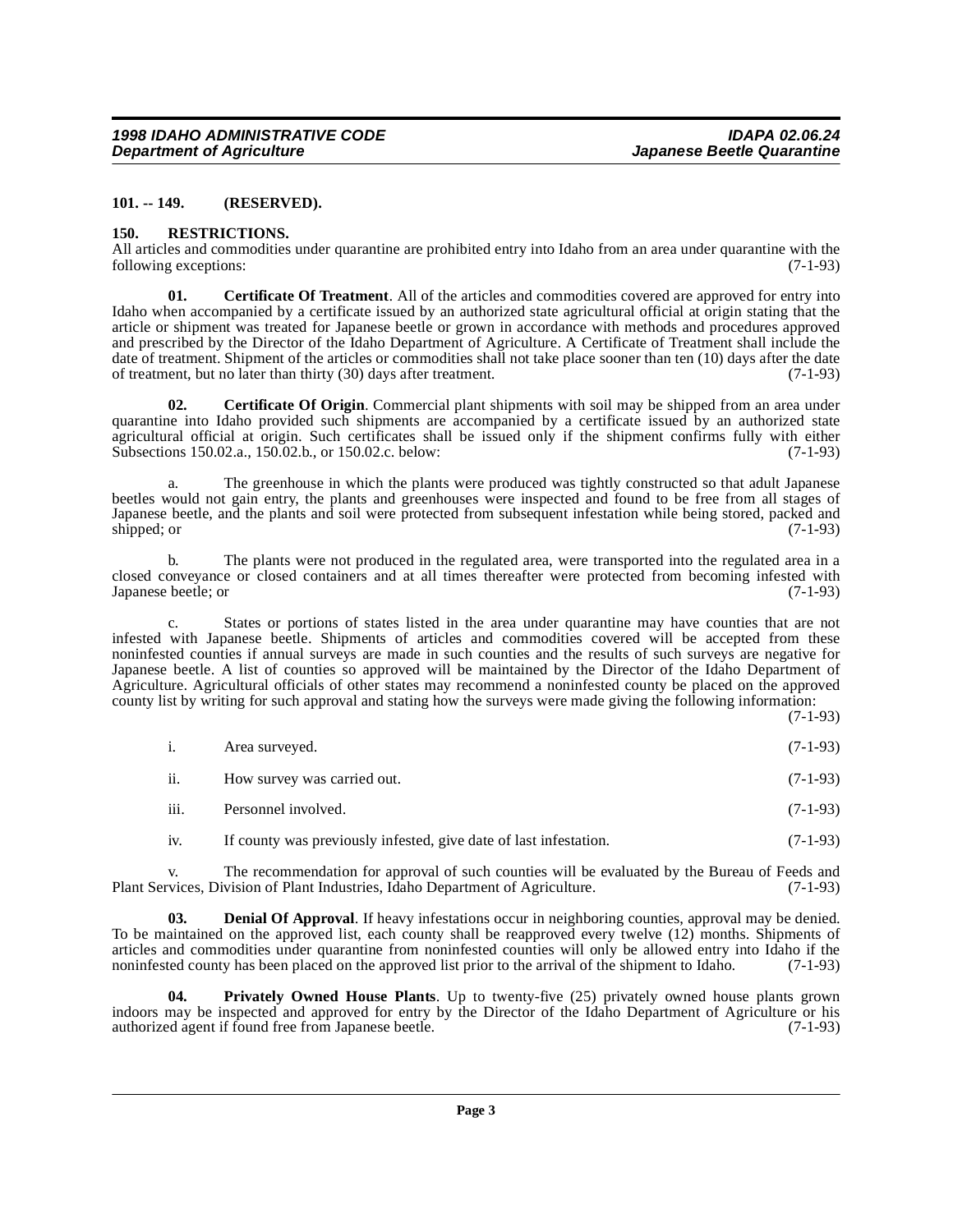### <span id="page-3-0"></span>**151. -- 199. (RESERVED).**

#### <span id="page-3-3"></span><span id="page-3-1"></span>**200. DISPOSITION OF VIOLATIONS.**

Any or all shipments or lots of quarantined articles or commodities listed in Section 100 above arriving in Idaho in violation of this quarantine shall immediately be sent out of the state, destroyed, or treated by a method and in a manner as directed by the Director of the Idaho Department of Agriculture or his agent. Treatment shall be performed at the expense of the owner, or owners, or their duly authorized agent. (7-1-93)

<span id="page-3-2"></span>**201. -- 999. (RESERVED).**